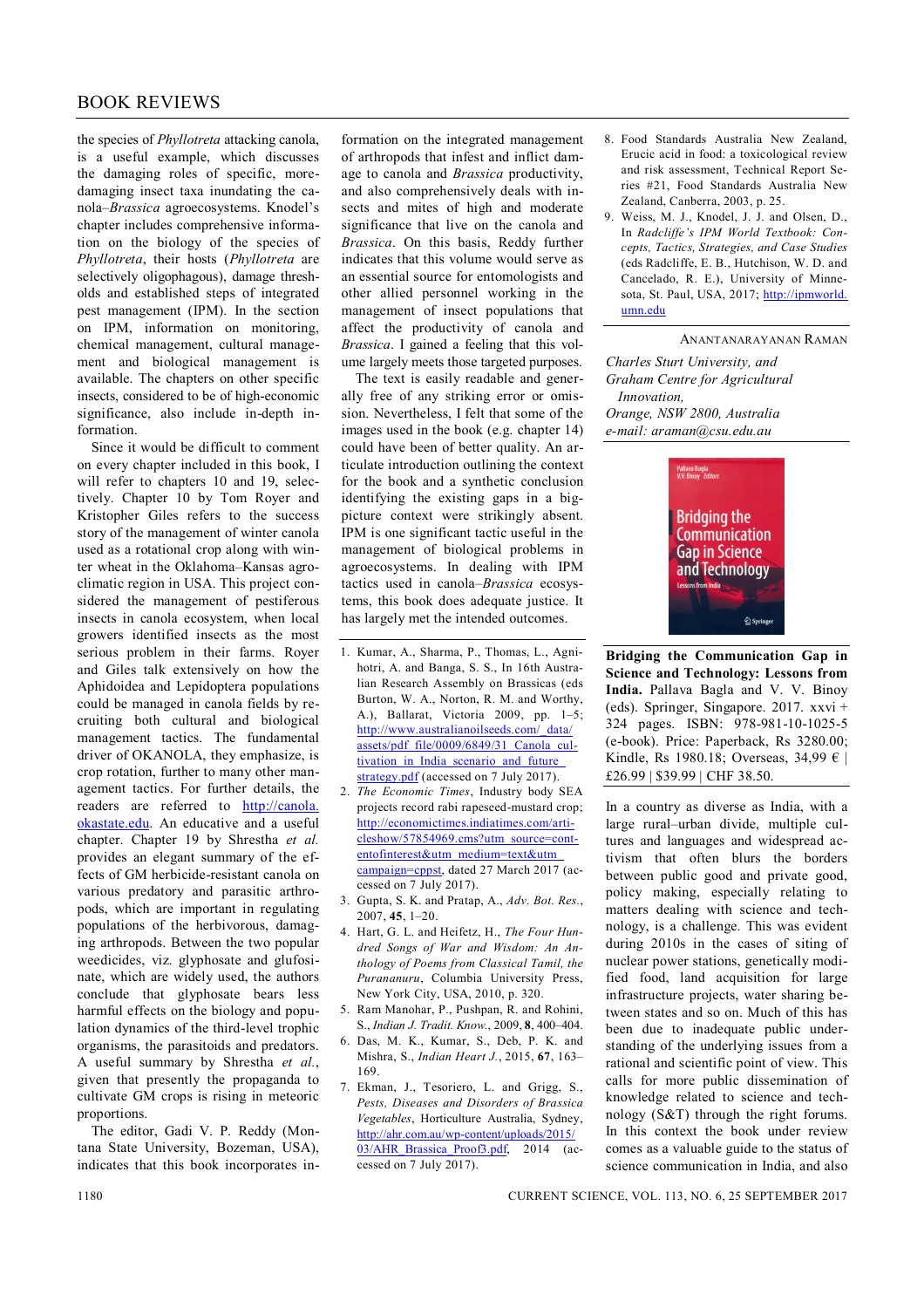to the various obstacles faced by communicators in effective dissemination of developments in S&T among the masses. Although it is a collection of essays on a diverse range of topics, not all are directly related to science communication. The contributors include both veterans with long experience in science communication and youngsters who can infuse fresh ideas into the field.

The tone of the deliberations is set by V. V. Binoy (National Institute of Advanced Studies, Bengaluru) who in his introduction presents a brief overview of the contents, highlighting the increasing dependency of society on science and its outcome technology, and the key role these two elements play in determining the growth and position of a nation in the global playing field. At the same time he cautions that 'bridging the public, who are heterogeneous in their interests and values, with scientists, who focus on specific problems and communicate their findings in a language filled with "subject-specific jargon and terminologies" that are unhandy even to their own counterparts from other disciplines, is not a trivial task'. His contention becomes amply clear in the chapters that follow.

The chapters of the book are grouped into five parts, each with focus on a specific area. Part I titled 'The big picture: communicating science to win the hearts and minds' has a single chapter titled 'Responsibilities of science, responsive to society: a new dialogue' by Jairam Ramesh (former Cabinet Minister of India) who candidly presents his experience during his tenure as Minister of Environment and Forests, Government of India (GoI). He highlights four major contexts where, as he puts it, 'different branches of science collided with the Indian society', and narrates how his ministry formulated policies on the sensitive issues of *Bt* brinjal, atomic power plant at Jaitapur, mining in Niyamgiri Hills, and the report of Intergovernmental Panel on Climate Change (IPCC) suggesting that glaciers of the Himalaya would disappear by 2035 due to climate change, all of which were highly sensitive and controversial issues and needed tactful handling. He proposes five basic principles for taking forward the dialogue between science and society: First, science needs to be less arrogant, and society needs to be less suspicious; second, science needs to listen, and society needs to hear; third, science needs to be open to

scepticism, and society needs to be open to questioning; fourth, science needs to be proactive in communication, and society needs to be less sensationalist and conspiratorial; and lastly, science needs to develop trust, and society needs to nurture confidence. These are valuable tips for those who aspire to become effective science communicators.

Part II titled 'The Indian landscape of communicating science and technology' has seven chapters and covers a wide canvas, including India's maiden mission to Mars, defence research, land and natural resources, natural hazards, earthquake risk communication, risks associated with use of mobile phones, and atomic energy, each contributed by a scientist or science journalist specializing in the specific field.

In the chapter 'India's maiden mission to Mars: many firsts and some missed opportunities in ISRO's efforts at public outreach and communications', Pallava Bagla, who has long experience in covering and reporting major scientific developments, points out many firsts and some missed opportunities in the efforts of Indian Space Research Organisation (ISRO) for communication and public outreach. He argues that using the Mars mission as the vehicle ISRO could have, if it wanted, reached out to countless engineering colleges and schools, but unfortunately, it failed to capitalize on the excitement the mission had generated. He comes out with the startling fact that the entire programme of public outreach for ISRO is handled by only three technical persons with a budget of Rs 15–16 million a year of the Rs 56,150 million budget. But here Bagla slips in getting the percentage figure; from the given figures the budget for outreach would amount to 0.027%, and not 0.000002% of the entire budget of ISRO, as mentioned by him.

K. S. Parthasarathy (Atomic Energy Regulatory Board, Mumbai) brings out some startling facts about cell phone radiation in 'The queer case of communicating risks associated with use of mobile phones and neighbourhood mobile towers: are people contracting more brain cancers?'. According to him cell tower/phone radiation has a million times lower energy than X-rays and gamma rays that can make structural changes in cells in the human body. Unfortunately, people do not understand this and have often sought and obtained information

from sources other than responsible agencies such as the World Health Organization (WHO). Government agencies attempted to clear the air, but those efforts were mere drops in the ocean. He laments that in spite of extensive studies and reassuring conclusions, the health concerns on cell tower/phone radiation grew disproportionately, mainly because, as he puts it, 'vendors of so-called protective accessories made virtually a carpet-bombing effort to exaggerate the effects. They used cleverly designed programmes of disinformation by mixing myths with technical jargon. They deliberately propagated wrong concepts, misinterpreted internationally accepted safety standards and accused telecommunications companies for making profits without caring for the health of the public'.

Nuclear power is another area that has been mired in controversy in India. In the chapter 'Atomic energy: reaching out to the people for perception management', Swapnesh Kumar Malhotra (Department of Atomic Energy, Mumbai) underscores the point that none of the public perceptions about the harmful effects of nuclear energy is based on scientific facts; they are mostly the consequence of 'fear of the unknown' and, many a times, imaginary exaggerations of figures and facts. He suggests setting up of well-established information centres outside the security limits of nuclear facilities. which could be interactive platforms to explain facts about nuclear energy in a subtle manner using very simple language to the general public.

The five chapters in Part III titled 'Old is gold: time tested ways of communication' are first-hand accounts of wellknown science communicators in their respective areas of specialization. Writing on 'Communicating science for a better tomorrow', Hasan Jawaid Khan (editor, *Science Reporter*) underlines the importance of effective science communication in further strengthening the functioning democracy that India is. He mentions that spreading scientific literacy, inculcating a rational outlook and questioning unfounded beliefs are important functions of science communicators. There are important environmental issues too that science communicators need to address lest they spiral out of control. He rightly stresses the vital role of science communicators in kindling awareness in the young about the techniques of science and encouraging them to engage in